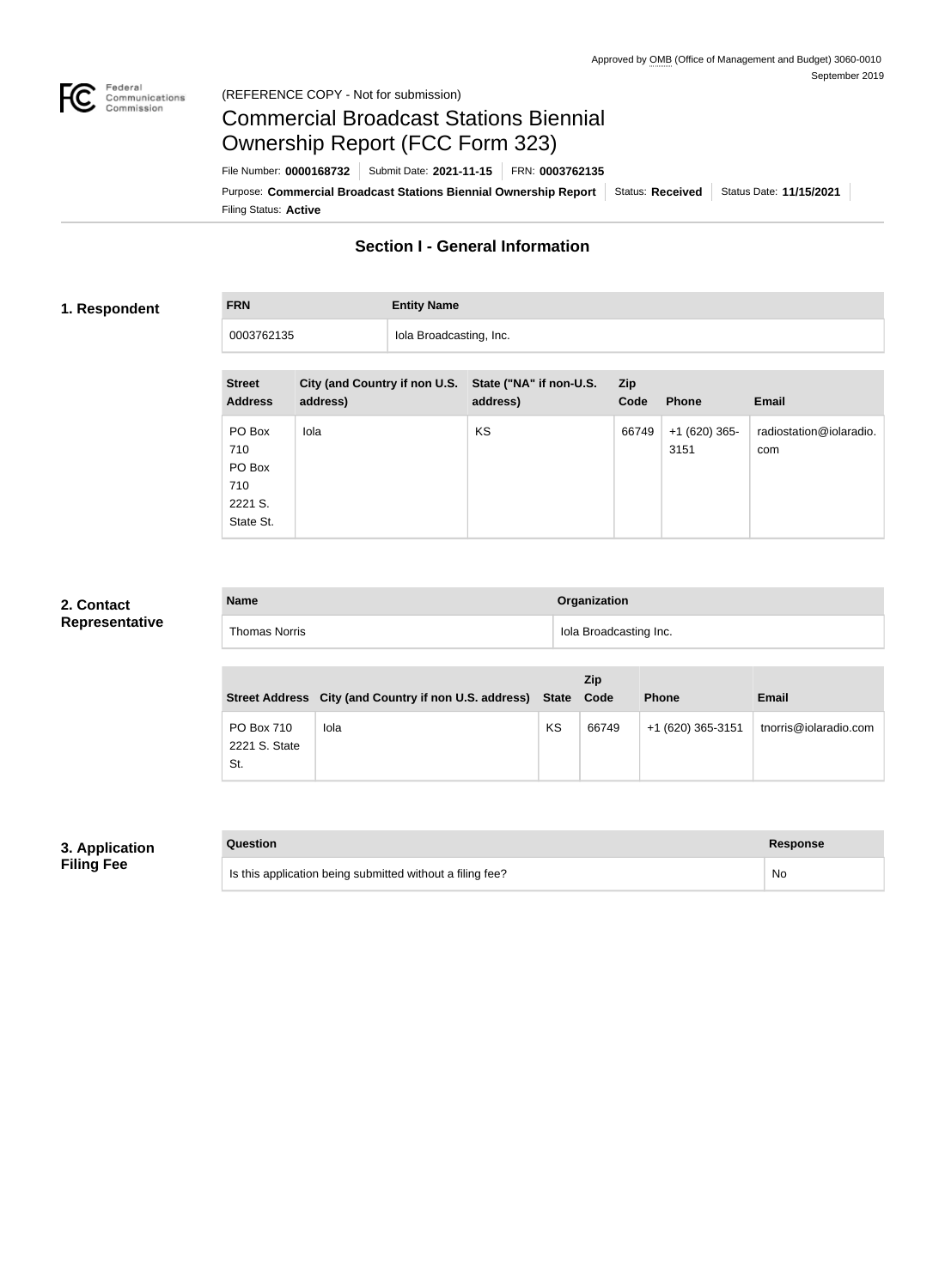| <b>Fees</b> | <b>Application Type</b> | <b>Form Number</b> | <b>Fee Code</b> | Quantity | <b>Fee Amount</b> | <b>Subtotal</b> |
|-------------|-------------------------|--------------------|-----------------|----------|-------------------|-----------------|
|             | Biennial                | Form 323           | <b>MAR</b>      | £<br>_   | 85                | \$170.00        |
|             |                         |                    |                 |          | Total             | \$170.00        |

## **4. Nature of Respondent**

| (a) Provide the following information about the Respondent: |                        |  |
|-------------------------------------------------------------|------------------------|--|
| <b>Relationship to stations/permits</b>                     | Licensee               |  |
| <b>Nature of Respondent</b>                                 | For-profit corporation |  |

**(b) Provide the following information about this report:**

| <b>Purpose</b> | Validation and resubmission of a previously filed biennial<br>report (certifying no changes from the previously filed<br>biennial report)<br>0000095219                                              |
|----------------|------------------------------------------------------------------------------------------------------------------------------------------------------------------------------------------------------|
| "As of" date   | 10/01/2021<br>When filing a biennial ownership report or validating<br>and resubmitting a prior biennial ownership report, this<br>date must be Oct. 1 of the year in which this report is<br>filed. |

## **5. Licensee(s) and Station(s)**

## **Respondent is filing this report to cover the following Licensee(s) and station(s):**

| <b>Licensee/Permittee Name</b><br><b>FRN</b> |                  |             |              |                |
|----------------------------------------------|------------------|-------------|--------------|----------------|
| Iola Broadcasting, Inc.                      | 0003762135       |             |              |                |
|                                              |                  |             |              |                |
| Fac. ID No.                                  | <b>Call Sign</b> | <b>City</b> | <b>State</b> | <b>Service</b> |
| 29046                                        | KIKS-FM          | <b>IOLA</b> | <b>KS</b>    | FM             |
| 29047                                        | <b>KIOL</b>      | <b>IOLA</b> | KS           | AM             |
| 201127                                       | <b>K257GM</b>    | <b>IOLA</b> | KS           | <b>FX</b>      |

# **Section II – Biennial Ownership Information**

| 1.47 C.F.R.<br><b>Section 73,3613</b><br>and Other<br><b>Documents</b> | Licensee Respondents that hold authorizations for one or more full power television, AM, and/or FM stations should list all<br>contracts and other instruments set forth in 47 C.F.R. Section 73.3613(a) through (c) for the facility or facilities listed on this<br>report. In addition, attributable Local Marketing Agreements (LMAs) and attributable Joint Sales Agreements (JSAs) must be<br>disclosed by the licensee of the brokering station on its ownership report. If the agreement is an attributable LMA, an<br>attributable JSA, or a network affiliation agreement, check the appropriate box. Otherwise, select "Other." Non-Licensee<br>Respondents, as well as Licensee Respondents that only hold authorizations for Class A television and/or low power television<br>stations, should select "Not Applicable" in response to this question. |
|------------------------------------------------------------------------|--------------------------------------------------------------------------------------------------------------------------------------------------------------------------------------------------------------------------------------------------------------------------------------------------------------------------------------------------------------------------------------------------------------------------------------------------------------------------------------------------------------------------------------------------------------------------------------------------------------------------------------------------------------------------------------------------------------------------------------------------------------------------------------------------------------------------------------------------------------------|
|                                                                        | Not Applicable.                                                                                                                                                                                                                                                                                                                                                                                                                                                                                                                                                                                                                                                                                                                                                                                                                                                    |
| 2. Ownership<br><b>Interests</b>                                       | (a) Ownership Interests. This Question requires Respondents to enter detailed information about ownership interests by<br>generating a series of subforms. Answer each question on each subform. The first subform listing should be for the Respondent<br>itself. If the Respondent is not a natural person, also list each of the officers, directors, stockholders, non-insulated partners,<br>non-insulated members, and any other persons or entities with a direct attributable interest in the Respondent pursuant to the<br>standards set forth in 47 C.F.R. Section 73.3555. (A "direct" interest is one that is not held through any intervening companies<br>or entities.) List each interest holder with a direct attributable interest in the Respondent separately.                                                                                  |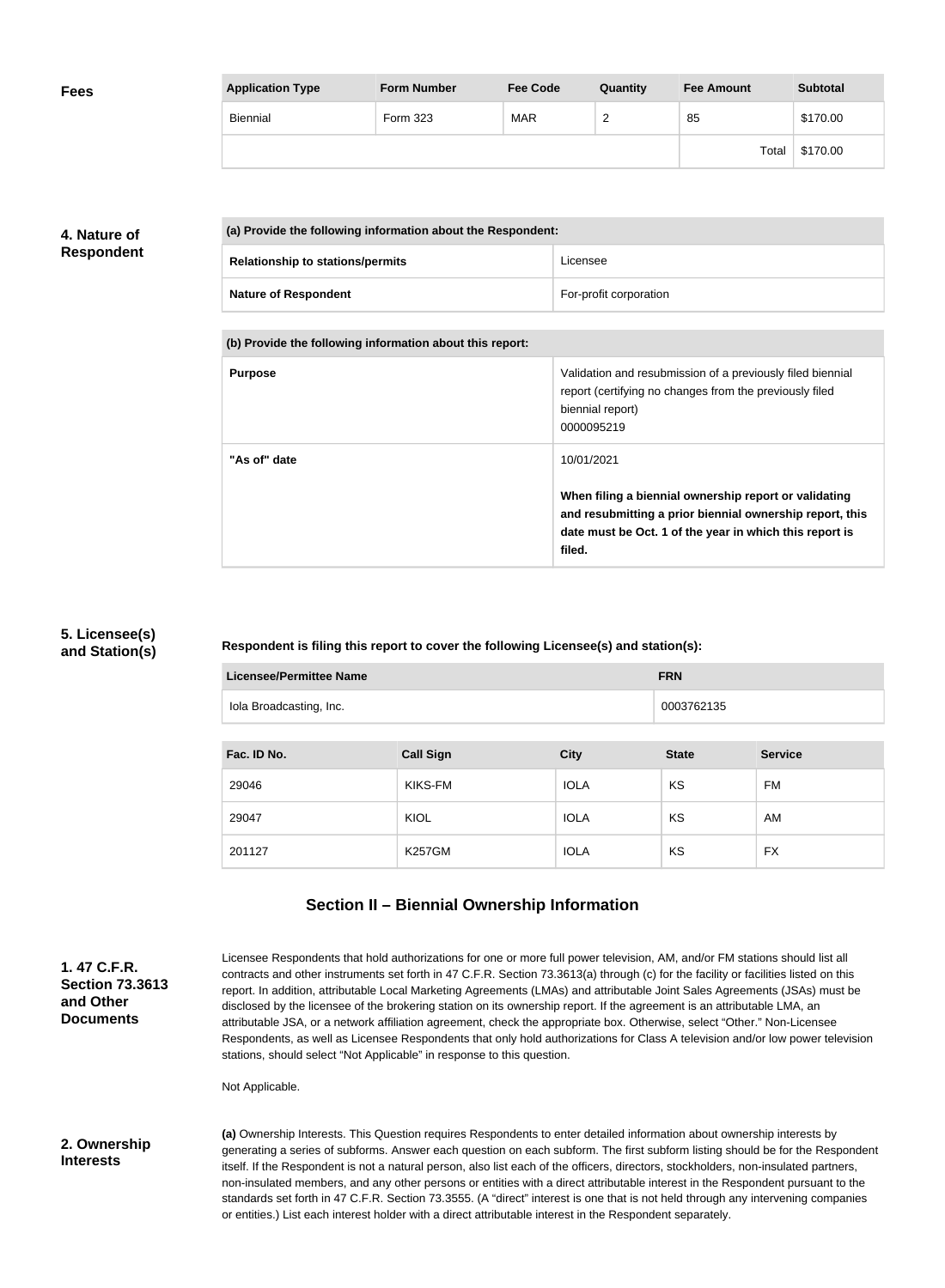Leave the percentage of total assets (Equity Debt Plus) field blank for an interest holder unless that interest holder has an attributable interest in the Respondent solely on the basis of the Commission's Equity Debt Plus attribution standard, 47 C.F.R. Section 73.3555, Note 2(i).

In the case of vertical or indirect ownership structures, list only those interests in the Respondent that also represent an attributable interest in the Licensee(s) for which the report is being submitted.

Entities that are part of an organizational structure that includes holding companies or other forms of indirect ownership must file separate ownership reports. In such a structure do not report, or file a separate report for, any interest holder that does not have an attributable interest in the Licensee(s) for which the report is being submitted.

Please see the Instructions for further detail concerning interests that must be reported in response to this question.

The Respondent must provide an FCC Registration Number for each interest holder reported in response to this question. Please see the Instructions for detailed information and guidance concerning this requirement.

| <b>Ownership Information</b>                                                                                                     |                                                         |                      |                            |  |
|----------------------------------------------------------------------------------------------------------------------------------|---------------------------------------------------------|----------------------|----------------------------|--|
| <b>FRN</b>                                                                                                                       | 0003762135                                              |                      |                            |  |
| <b>Entity Name</b>                                                                                                               | Iola Broadcasting, Inc.                                 |                      |                            |  |
| <b>Address</b>                                                                                                                   | PO Box                                                  | 710                  |                            |  |
|                                                                                                                                  | <b>Street 1</b>                                         | PO Box 710           |                            |  |
|                                                                                                                                  | <b>Street 2</b>                                         | 2221 S. State St.    |                            |  |
|                                                                                                                                  | <b>City</b>                                             | lola                 |                            |  |
|                                                                                                                                  | State ("NA" if non-U.S.<br>address)                     | KS                   |                            |  |
|                                                                                                                                  | <b>Zip/Postal Code</b>                                  | 66749                |                            |  |
|                                                                                                                                  | Country (if non-U.S.<br>address)                        | <b>United States</b> |                            |  |
| <b>Listing Type</b>                                                                                                              | Respondent                                              |                      |                            |  |
| <b>Positional Interests</b><br>(check all that apply)                                                                            | Respondent                                              |                      |                            |  |
| <b>Tribal Nation or Tribal</b><br><b>Entity</b>                                                                                  | Interest holder is not a Tribal nation or Tribal entity |                      |                            |  |
| <b>Interest Percentages</b><br>(enter percentage values                                                                          | Voting                                                  | 0.0%                 | <b>Jointly Held?</b><br>No |  |
| from 0.0 to 100.0)                                                                                                               | <b>Equity</b>                                           | 0.0%                 |                            |  |
|                                                                                                                                  | <b>Total assets (Equity Debt</b><br>Plus)               | 0.0%                 |                            |  |
| Does interest holder have an attributable interest in one or more broadcast stations<br>No<br>that do not appear on this report? |                                                         |                      |                            |  |

#### **Ownership Information**

| <b>FRN</b>     | 0020001244           |                        |  |
|----------------|----------------------|------------------------|--|
| <b>Name</b>    | <b>Thomas Norris</b> |                        |  |
| <b>Address</b> | PO Box               |                        |  |
|                | <b>Street 1</b>      | 3009 Northwestern Ave. |  |
|                | <b>Street 2</b>      |                        |  |
|                | <b>City</b>          | Hutchinson             |  |
|                |                      |                        |  |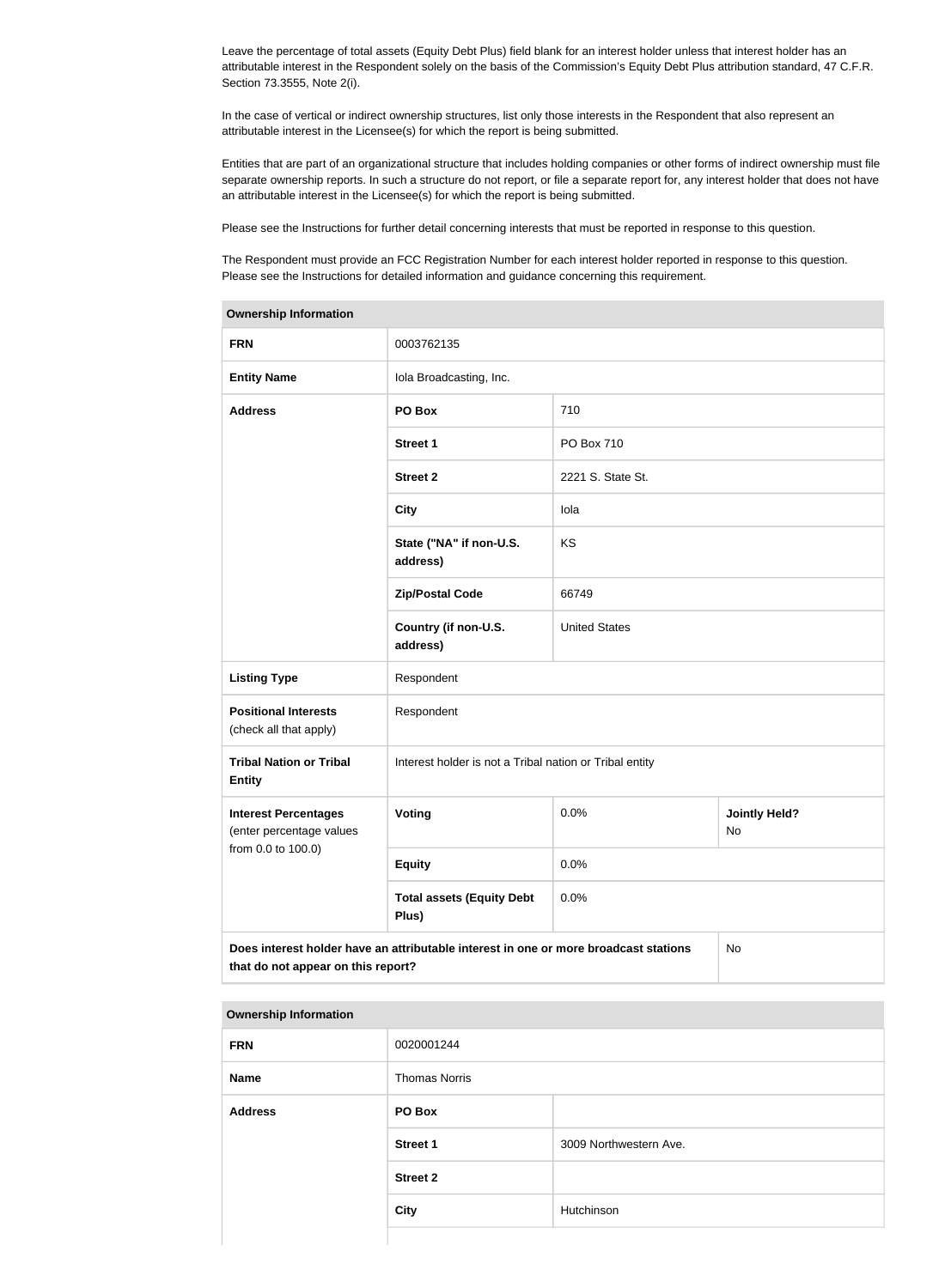|                                                                                            | State ("NA" if non-U.S.<br>address)       | <b>KS</b>              |                            |  |
|--------------------------------------------------------------------------------------------|-------------------------------------------|------------------------|----------------------------|--|
|                                                                                            | <b>Zip/Postal Code</b>                    | 67502                  |                            |  |
|                                                                                            | Country (if non-U.S.<br>address)          | <b>United States</b>   |                            |  |
| <b>Listing Type</b>                                                                        | <b>Other Interest Holder</b>              |                        |                            |  |
| <b>Positional Interests</b><br>(check all that apply)                                      | Officer, Director, Owner, Stockholder     |                        |                            |  |
| Citizenship, Gender,                                                                       | <b>Citizenship</b>                        | <b>US</b>              |                            |  |
| <b>Ethnicity, and Race</b><br><b>Information (Natural</b>                                  | Gender                                    | Male                   |                            |  |
| <b>Persons Only)</b>                                                                       | <b>Ethnicity</b>                          | Not Hispanic or Latino |                            |  |
|                                                                                            | Race                                      | White                  |                            |  |
| <b>Interest Percentages</b><br>(enter percentage values                                    | <b>Voting</b>                             | 50.0%                  | <b>Jointly Held?</b><br>No |  |
| from 0.0 to 100.0)                                                                         | <b>Equity</b>                             | 50.0%                  |                            |  |
|                                                                                            | <b>Total assets (Equity Debt</b><br>Plus) | 50.0%                  |                            |  |
| Does interest holder have an attributable interest in one or more broadcast stations<br>No |                                           |                        |                            |  |

**that do not appear on this report?**

**Ownership Information FRN** 0020001319 **Name** Monica Norris **Address PO Box Street 1** 3009 Northwestern Ave. **Street 2 City** Hutchinson **State ("NA" if non-U.S. address)** KS **Zip/Postal Code** 67502 **Country (if non-U.S. address)** United States **Listing Type Circuit** Other Interest Holder **Positional Interests** (check all that apply) Officer, Director, Owner, Stockholder **Citizenship, Gender, Ethnicity, and Race Information (Natural Persons Only) Citizenship** US Gender Female **Ethnicity** Not Hispanic or Latino **Race** White **Interest Percentages** (enter percentage values from 0.0 to 100.0) **Voting** 50.0% **Jointly Held?** No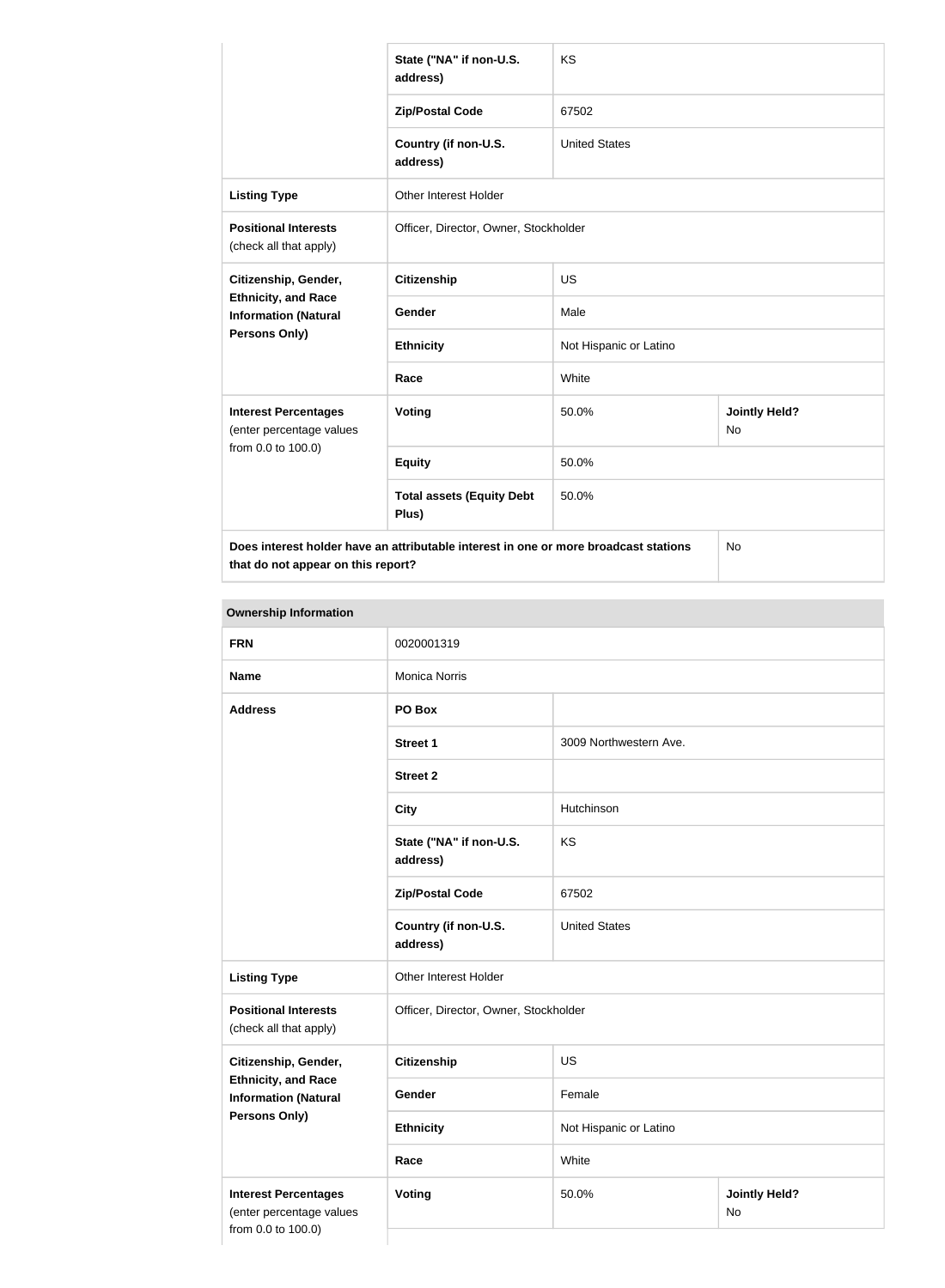|                                                                                                                                   | <b>Equity</b>                             | 50.0% |  |
|-----------------------------------------------------------------------------------------------------------------------------------|-------------------------------------------|-------|--|
|                                                                                                                                   | <b>Total assets (Equity Debt</b><br>Plus) | 50.0% |  |
| Does interest holder have an attributable interest in one or more broadcast stations<br>No.<br>that do not appear on this report? |                                           |       |  |
| (b) Respondent certifies that any interests, including equity, financial, or voting                                               | Yes                                       |       |  |

| (c) Does the Respondent or any reported interest holder         | No |
|-----------------------------------------------------------------|----|
| hold an attributable interest in any newspaper entities in      |    |
| the same market as any station for which this report is         |    |
| filed, as defined in 47 C.F.R. Section 73.3555?                 |    |
| If "Yes," provide information describing the interest(s), using |    |
| EITHER the subform OR the spreadsheet option below.             |    |
| Respondents with a large number (50 or more) of entries to      |    |
| submit should use the spreadsheet option.                       |    |
| NOTE: Spreadsheets must be submitted in a special XML           |    |
| Spreadsheet format with the appropriate structure that is       |    |
| specified in the documentation. For instructions on how to      |    |
| use the spreadsheet option to complete this question            |    |
| (including templates to start with), please Click Here.         |    |
| If using the subform, leave the percentage of total assets      |    |
| (Equity Debt Plus) field blank for an interest holder unless    |    |
| that interest holder has an attributable interest in the        |    |
| newspaper entity solely on the basis of the Commission's        |    |
| Equity Debt Plus attribution standard, 47 C.F.R. Section        |    |
| 73.3555, Note 2(i). If using an XML Spreadsheet, enter "NA"     |    |
| into the percentage of total assets (Equity Debt Plus) field    |    |
| for an interest holder unless that interest holder has an       |    |
| attributable interest in the newspaper entity solely on the     |    |
| basis of the Commission's Equity Debt Plus attribution          |    |
| standard.                                                       |    |
| The Respondent must provide an FCC Registration Number          |    |
| for each interest holder reported in response to this           |    |
| question. Please see the Instructions for detailed information  |    |
| and guidance concerning this requirement.                       |    |

**(d) Are any of the individuals listed as an attributable interest holder in the Respondent married to each other or related to each other as parentchild or as siblings?** Yes

If "Yes," provide the following information for each such the relationship.

**interests, not reported in this filing are non-attributable.**

If "No," submit as an exhibit an explanation.

| <b>Family Relationships</b> |            |             |                      |  |  |
|-----------------------------|------------|-------------|----------------------|--|--|
| <b>FRN</b>                  | 0020001244 | <b>Name</b> | <b>Thomas Norris</b> |  |  |
| <b>FRN</b>                  | 0020001319 | <b>Name</b> | <b>Monica Norris</b> |  |  |
| Relationship                | Spouses    |             |                      |  |  |